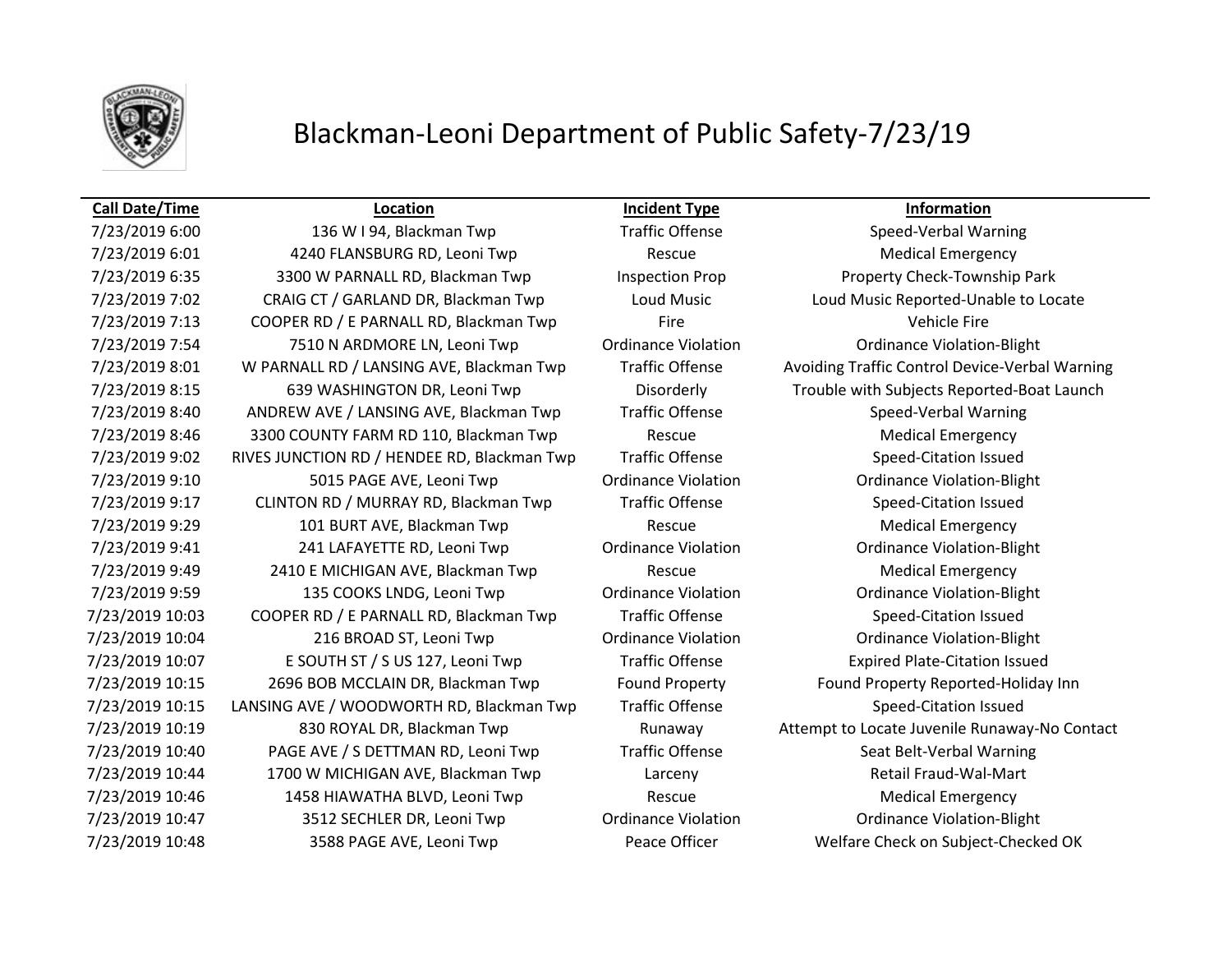

## **Call Date/Time Location Incident Type Information**

7/23/2019 11:09 W I 94 / LANSING AVE, Blackman Twp Motorist Assist Motorist Assist-Vehicle Problems 7/23/2019 11:09 3227 MATHEWS ST, Leoni Twp Ordinance Violation Ordinance Violation-Blight 7/23/2019 11:13 437 SHERIDAN RD, Leoni Twp Ordinance Violation Ordinance Violation-Blight 7/23/2019 11:14 2777 AIRPORT RD, Blackman Twp Larceny Retail Fraud-Meijer 7/23/2019 11:17 211 N PORTAGE RD, Leoni Twp Ordinance Violation Ordinance Violation-Blight 7/23/2019 12:08 4001 PAGE AVE, Leoni Twp Counterfeiting Counterfeit Bill Passed-Admiral Gas Station 7/23/2019 12:10 3233 PAGE AVE, Leoni Twp Ordinance Violation Ordinance Violation-Blight 7/23/2019 12:25 801 NAPOLEON RD, Leoni Twp Ordinance Violation Ordinance Violation-Blight 7/23/2019 13:01 ROBINSON RD / W MICHIGAN AVE, Blackman Twp Accident PDA Two Vehicle Accident-No Injuries 7/23/2019 13:03 3235 E MICHIGAN AVE, Leoni Twp Peace Officer Welfare Check on Subject-Checked OK 7/23/2019 13:28 1525 BOARDMAN RD, Blackman Twp Accident PPDA Private Property Accident-Michael's 7/23/2019 13:32 3300 SPIREA CT 429, Blackman Twp Rescue Medical Emergency 7/23/2019 14:00 E GANSON ST / N ROBERTS ST, Blackman Twp Traffic Offense Speed-Citation Issued 7/23/2019 14:06 SEYMOUR RD / WOOSTER RD, Leoni Twp Peace Officer Welfare Check on Subject-Checked OK 7/23/2019 14:08 3133 E MICHIGAN AVE, Leoni Twp Traffic Offense Obstructed Plate-Verbal Warning 7/23/2019 14:08 241 OAK GROVE AVE, Blackman Twp Peace Officer Welfare Check on Subject-Checked OK 7/23/2019 14:15 ANN ARBOR RD / MUNITH RD, Leoni Twp Traffic Offense Seat Belt-Citation Issued 7/23/2019 14:23 1495 APACHE LN, Leoni Twp Rescue Medical Emergency 7/23/2019 14:31 5684 TRAILER PARK DR, Leoni Twp Rescue Rescue Medical Emergency 7/23/2019 14:42 SEYMOUR RD / FAIRLANE DR, Leoni Twp Traffic Offense Speed-Citation Issued 7/23/2019 14:45 416 FIFTH ST, Leoni Twp Civil Dispute Civil Dispute Over a Vehicle 7/23/2019 14:48 SEYMOUR RD / RACE RD, Leoni Twp Traffic Offense Equipment Violation-Verbal Warning 7/23/2019 15:07 280 NAPOLEON RD, Leoni Twp Accident PPDA Private Property Accident-Residence 7/23/2019 15:19 3333 E MICHIGAN AVE, Leoni Twp Traffic Offense Seat Belt-Verbal Warning 7/23/2019 15:24 N ELM RD / E I 94, Blackman Twp Domestic Domestic Dispute-Verbal 7/23/2019 15:40 604 W STATE ST, Leoni Twp Domestic Domestic Dispute-Verbal 7/23/2019 15:49 2777 AIRPORT RD, Blackman Twp Disorderly Subject Refusing to Leave-Meijer

7/23/2019 11:03 862 WAYNE ST, Blackman Twp Ordinance Violation Ordinance Violation-Blight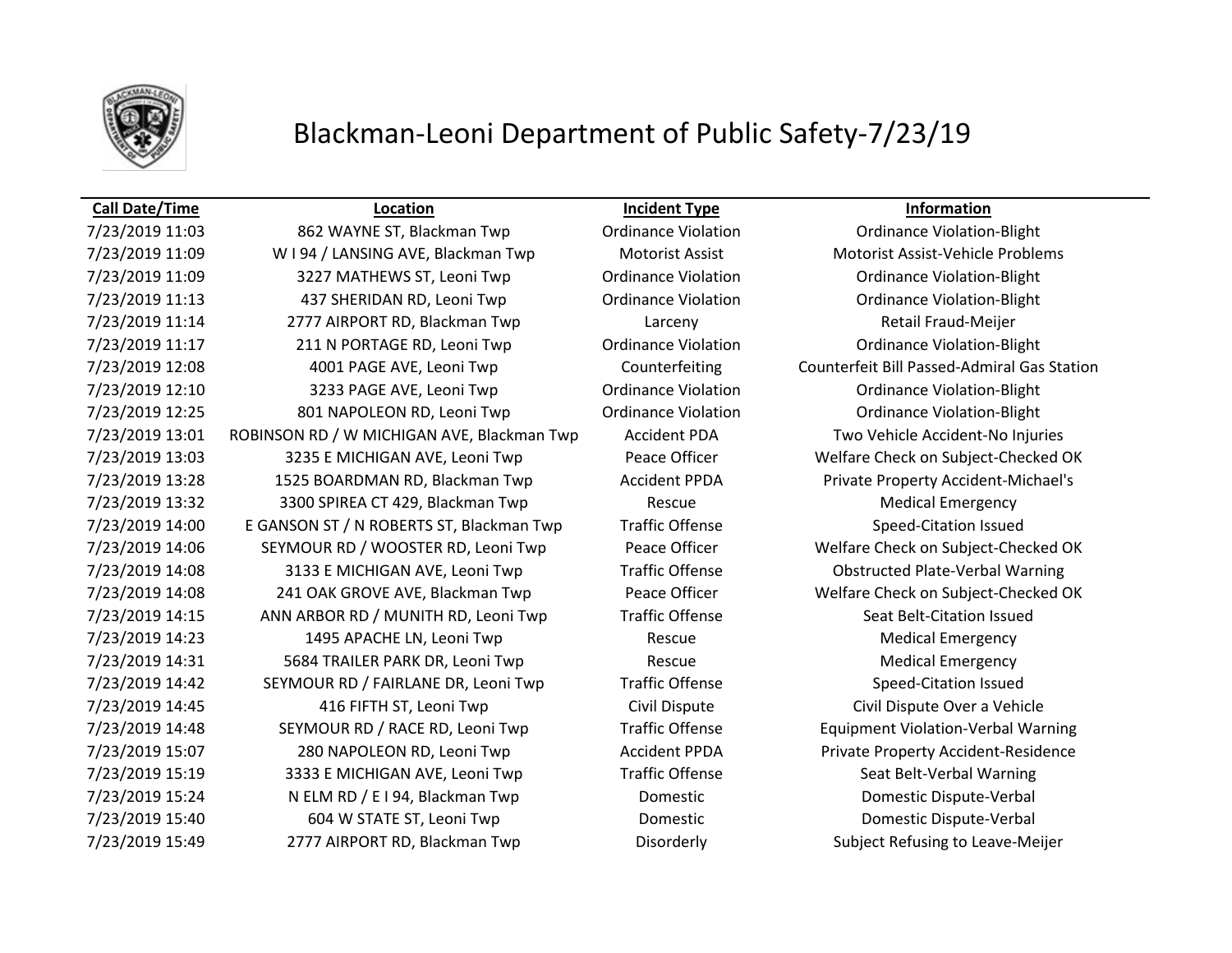

## **Call Date/Time Location Incident Type Information**

7/23/2019 16:02 5800 KAPOK DR, Leoni Twp Domestic Domestic Dispute-Verbal 7/23/2019 16:15 2545 AIRPORT RD, Blackman Twp Found Property Found Credit Cards Reported 7/23/2019 16:51 LANSING AVE / W PARNALL RD, Blackman Twp Motorist Assist Motorist Assist-Vehicle Problems 7/23/2019 17:12 4064 PAGE AVE, Leoni Twp Alarm False Burglar Alarm 7/23/2019 17:21 OAK GROVE AVE / HENRY ST, Blackman Twp Peace Officer Welfare Check on Subject-Unable to Locate 7/23/2019 17:31 1275 BREEZY LN, Leoni Twp Alarm Alarm Alarm False Burglar Alarm 7/23/2019 17:35 138 E I 94, Blackman Twp Peace Officer Welfare Check on Subject-Unable to Locate 7/23/2019 18:02 RIVES JUNCTION RD / W PARNALL RD, Blackman Twp Traffic Offense ORV on Roadway-Citation Issued 7/23/2019 18:24 2123 LANSING AVE, Blackman Twp Accident PPDA Private Property Accident-Party Port 7/23/2019 18:47 2928 E MICHIGAN AVE, Blackman Twp Counterfeiting Counterfeit Bill Passed-Taco Bell 7/23/2019 19:04 5763 WOOSTER RD, Leoni Twp Alarm Alarm False Burglar Alarm 7/23/2019 19:58 3333 E MICHIGAN AVE, Leoni Twp Overdose Heroin Overdose-Meijer Lot 7/23/2019 20:03 254 ROSEHILL RD, Blackman Twp Fire Wire/Tree Fire-Consumer's Energy Notified 7/23/2019 20:05 3702 PAGE AVE, Leoni Twp Accident PDA One Vehicle Accident-No Injuries 7/23/2019 20:21 1602 W MICHIGAN AVE, Blackman Twp Fire Fire Fire False Fire Alarm 7/23/2019 21:09 2816 MEADOWOOD DR, Blackman Twp Suspicious Situation Suspicious Situation Reported-Checked OK 7/23/2019 21:48 339 OAK GROVE AVE, Blackman Twp Disorderly Trouble with Subjects Reported 7/23/2019 21:50 2513 E GANSON ST, Blackman Twp Peace Officer Welfare Check on Subject-Checked OK 7/23/2019 22:28 808 LOWELL AVE, Blackman Twp Rescue Medical Emergency 7/23/2019 23:05 2917 ASHTON RIDGE DR 2, Blackman Twp Rescue Rescue Medical Emergency 7/23/2019 23:47 3523 SCHEELE DR, Blackman Twp Alarm Alarm False Burglar Alarm 7/24/2019 0:10 3300 W PARNALL RD, Blackman Twp Inspection Prop Property Check-Township Park 7/24/2019 0:43 2696 BOB MCCLAIN DR, Blackman Twp Larceny Larceny from Vehicle Reported 7/24/2019 1:08 SEYMOUR RD / O'LEARY RD, Blackman Twp Suspicious Situation Suspicious Situation Reported-Checked OK 7/24/2019 1:19 109 E ARGYLE ST, Jackson Assist Assist Assist to Jackson Police Department

7/23/2019 15:49 ANDREW AVE / LANSING AVE, Blackman Twp Traffic Offense Speed-Citation Issued 7/23/2019 22:19 N MECHANIC ST / E GANSON ST, Jackson VCSA Possession of Methamphetamine-Prosecutor Review 7/23/2019 22:47 5559 DOGWOOD DR, Leoni Twp Peace Officer Welfare Check on Subject-Transported to Hospital